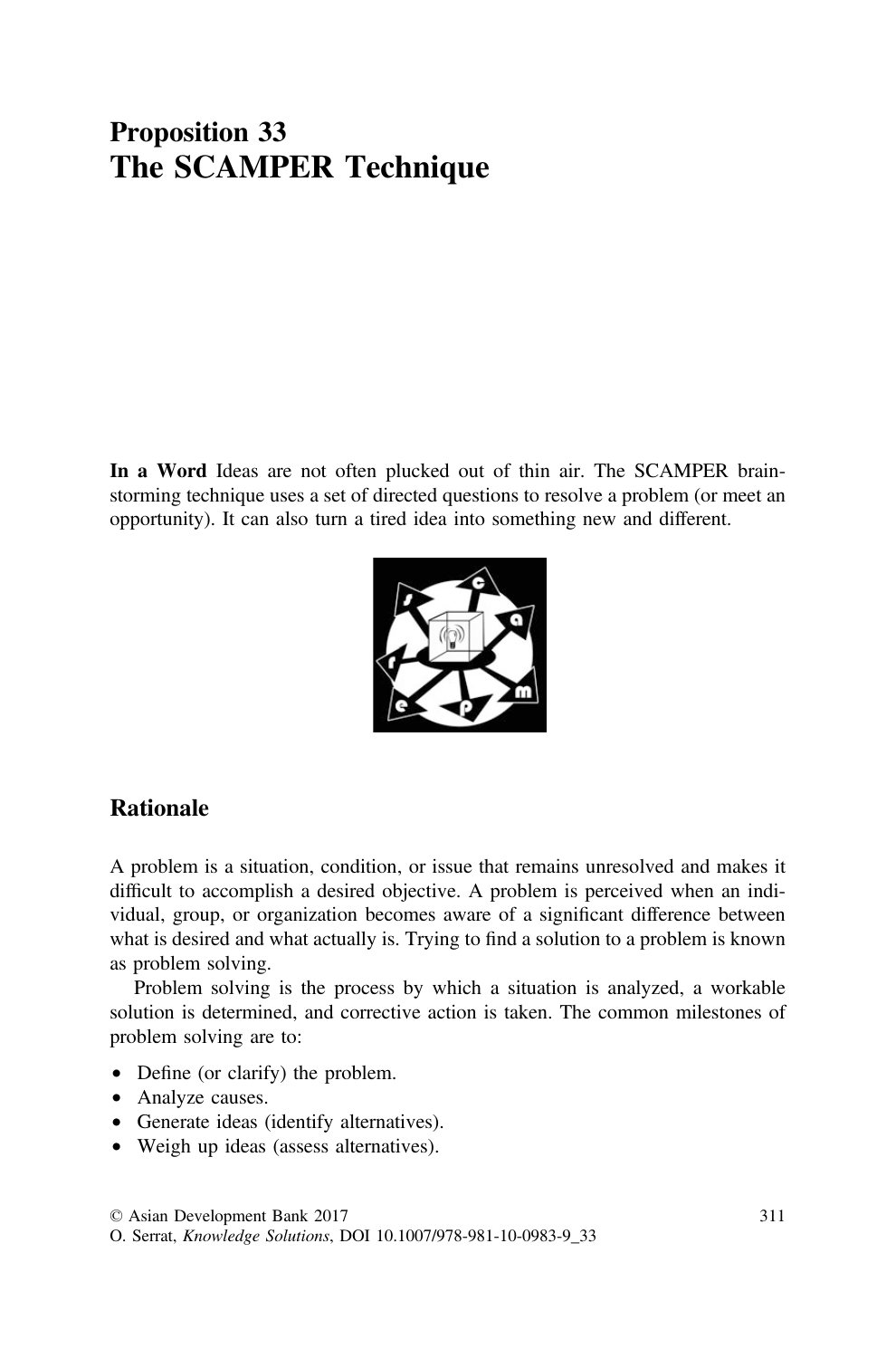- Make a decision (select an alternative).
- Determine next steps to implement the solution.
- Evaluate whether the problem was solved or not.

#### The SCAMPER Technique

Every problem invites a solution and, needless to say, there are numerous problem-solving techniques.<sup>1</sup> The SCAMPER technique, for one, uses a set of directed, idea-spurring questions to suggest some addition to, or modification of, something that already exists.<sup>2</sup> It has also received much attention as a learning tool that fosters awareness, drive, fluency, flexibility, and originality. The stimulus comes from being asked to answer queries that one would not normally pose. The changes that SCAMPER stands for are:

- S—Substitute (e.g., components, materials, people)
- C—Combine (e.g., mix, combine with other assemblies or services, integrate)
- A—Adapt (e.g., alter, change function, use part of another element)
- M—Magnify/Modify (e.g., increase or reduce in scale, change shape, modify attributes)
- P—Put to other uses
- E—Eliminate (e.g., remove elements, simplify, reduce to core functionality)
- R—Rearrange/Reverse (e.g., turn inside out or upside down)

<sup>&</sup>lt;sup>1</sup>They include Affinity Diagrams (organizing ideas into common themes); the Ansoff Matrix (understanding the different risks of different options); Appreciation (extracting maximum information from facts); Appreciative Inquiry (solving problems by looking at what is going right); the Boston Matrix (focusing effort to give the greatest returns); Brainstorming (generating a large number of ideas for the solution of a problem); Cause-and-Effect Diagrams (identifying the possible causes of problems); Core Competence Analysis (get ahead, stay ahead); Critical Success Factors (identifying the things that really matter for success); the Five Whys Technique (quickly getting to the root of a problem); Flow Charts (understanding how a process works); The Greiner Curve (surviving the crises that come with growth); Lateral Thinking (changing concepts and perception); the Marketing Mix and the 4 Ps (understanding how to position a market offering); the McKinsey 7Ss (making sure that all the parts of an organization work in harmony); PEST (Political, Economic, Sociocultural, and Technological) Analysis (understanding the big picture); Porter's Five Forces (understanding where power lies); the Reframing Matrix (examining problems from distinct viewpoints); Risk Analysis; Systems Diagrams (understanding the way factors affect one another); Root Cause Analysis (identifying the root causes of problems or events); SWOT Analysis (analyzing strengths, weaknesses, opportunities, and threats); and USP (Unique Selling Propositions) Analysis (crafting competitive edge).

<sup>&</sup>lt;sup>2</sup>The principles of the SCAMPER technique were first formally suggested by Alex Osborn and later arranged by Bob Eberle as a mnemonic in 1991 to increase interest in the perceptive, imaginative, and creative abilities of children.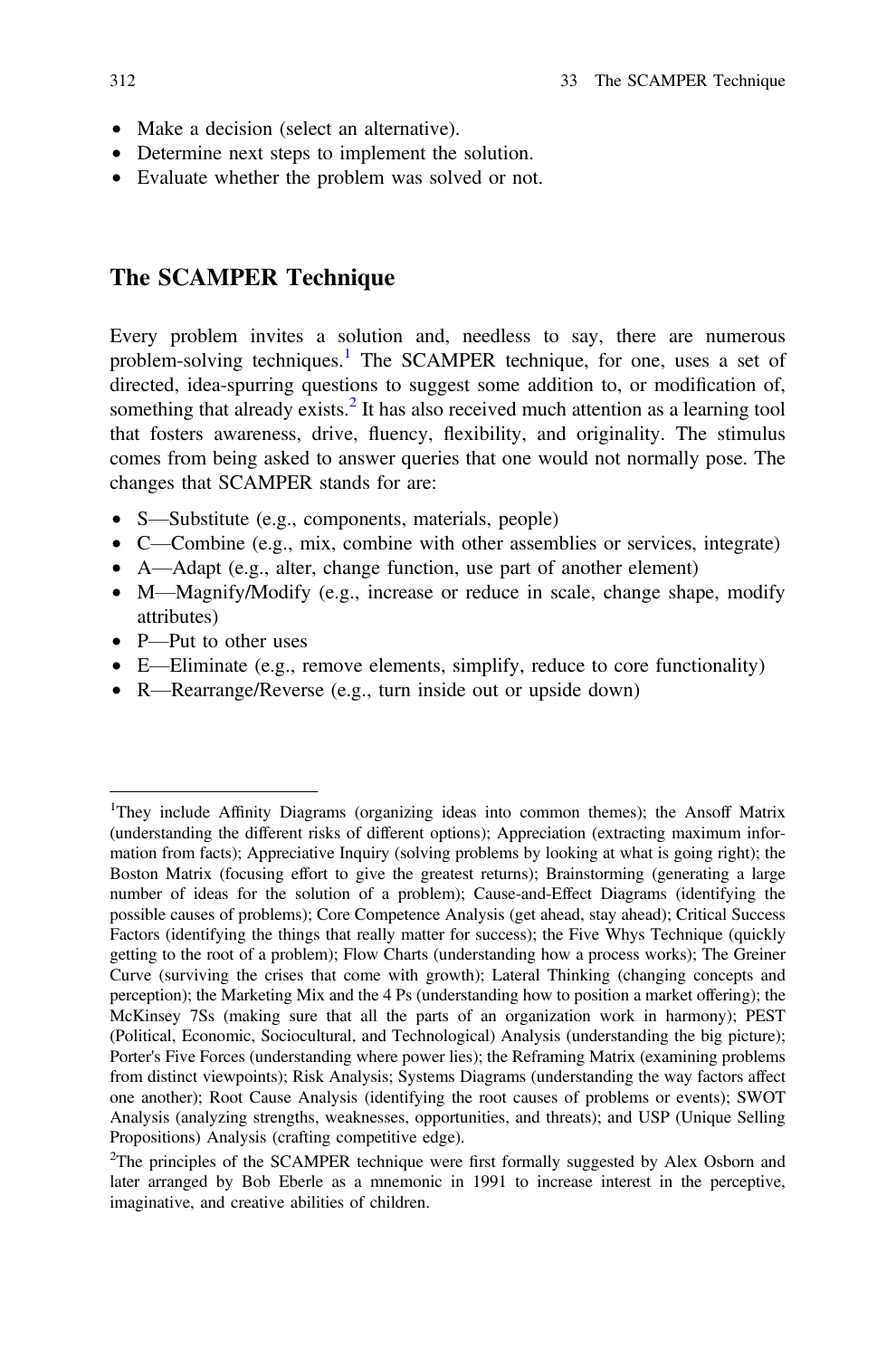| Substitute                                                                                                                | Think about substituting part of the product or process for something else.                                                                                                                                                                     |
|---------------------------------------------------------------------------------------------------------------------------|-------------------------------------------------------------------------------------------------------------------------------------------------------------------------------------------------------------------------------------------------|
|                                                                                                                           | Typical questions: What else instead? Who else instead? What other<br>materials, ingredients, processes, power, sounds, approaches, or forces<br>might I substitute? Which other place?                                                         |
| Combine                                                                                                                   | Think about combining two or more parts of the product or process to make<br>something new or to enhance synergy.                                                                                                                               |
|                                                                                                                           | Typical questions: What mix, assortment, alloy, or ensemble might I blend?<br>What ideas, purposes, units, or appeals might I combine?                                                                                                          |
| Adapt                                                                                                                     | Think about which parts of the product or process could be adapted or how<br>you might change the nature of the product or process.                                                                                                             |
|                                                                                                                           | Typical questions: Does the past offer a parallel? What else is like this?<br>What other idea does this suggest? What might I adapt for use as a solution?<br>What might I copy? Who might I emulate?                                           |
| Magnify,<br>Modify                                                                                                        | Think about changing part or all of the product or process, or distorting it in<br>an unusual way.                                                                                                                                              |
|                                                                                                                           | Typical questions: What other meaning, color, motion, sound, smell, form,<br>or shape might I adopt? What might I add?                                                                                                                          |
| Put to Other<br>Uses                                                                                                      | Think of how you might put the product or process to another use or how<br>you might reuse something from somewhere else.                                                                                                                       |
|                                                                                                                           | Typical questions: What new ways are there to use this? Might this be used<br>in other places? Which other people might I reach? To what other uses<br>might this be put if it is modified?                                                     |
| Eliminate                                                                                                                 | Think of what might happen if you eliminated parts of the product or<br>process and consider what you might do in that situation.                                                                                                               |
|                                                                                                                           | Typical questions: What might I understate? What might I eliminate? What<br>might I streamline? What might I make smaller, lower, shorter, or lighter?                                                                                          |
| Rearrange,<br>Reverse                                                                                                     | Think of what you might do if parts of the product or process worked in<br>reverse or were sequenced differently.                                                                                                                               |
|                                                                                                                           | Typical questions: What might be rearranged? What other pattern, layout, or<br>sequence might I adopt? Can components be interchanged? Should I change<br>pace or schedule? Can positives and negatives be swapped? Could roles be<br>reversed? |
| $\ddot{ }$ 11 $(0.017)$<br>$\mathbf{r}$ $\mathbf{r}$ $\mathbf{r}$<br>$\alpha$ $\alpha$ $\beta$<br>$\mathcal{L}$ counterpo |                                                                                                                                                                                                                                                 |

Table 33.1 Help guide to the SCAMPER technique

Litemind's [\(2015](#page-3-0)) blog on Creative Problem Solving with SCAMPER suggests more than 60 questions that can be asked, along with almost 200 words and expressions one can create associations with

Source Author

## Caveat

The SCAMPER Technique is used to produce original ideas. The creative process thrives on preparation, concentration, incubation, illumination, and verification (production testing). In organizations, its fruitful application depends on the